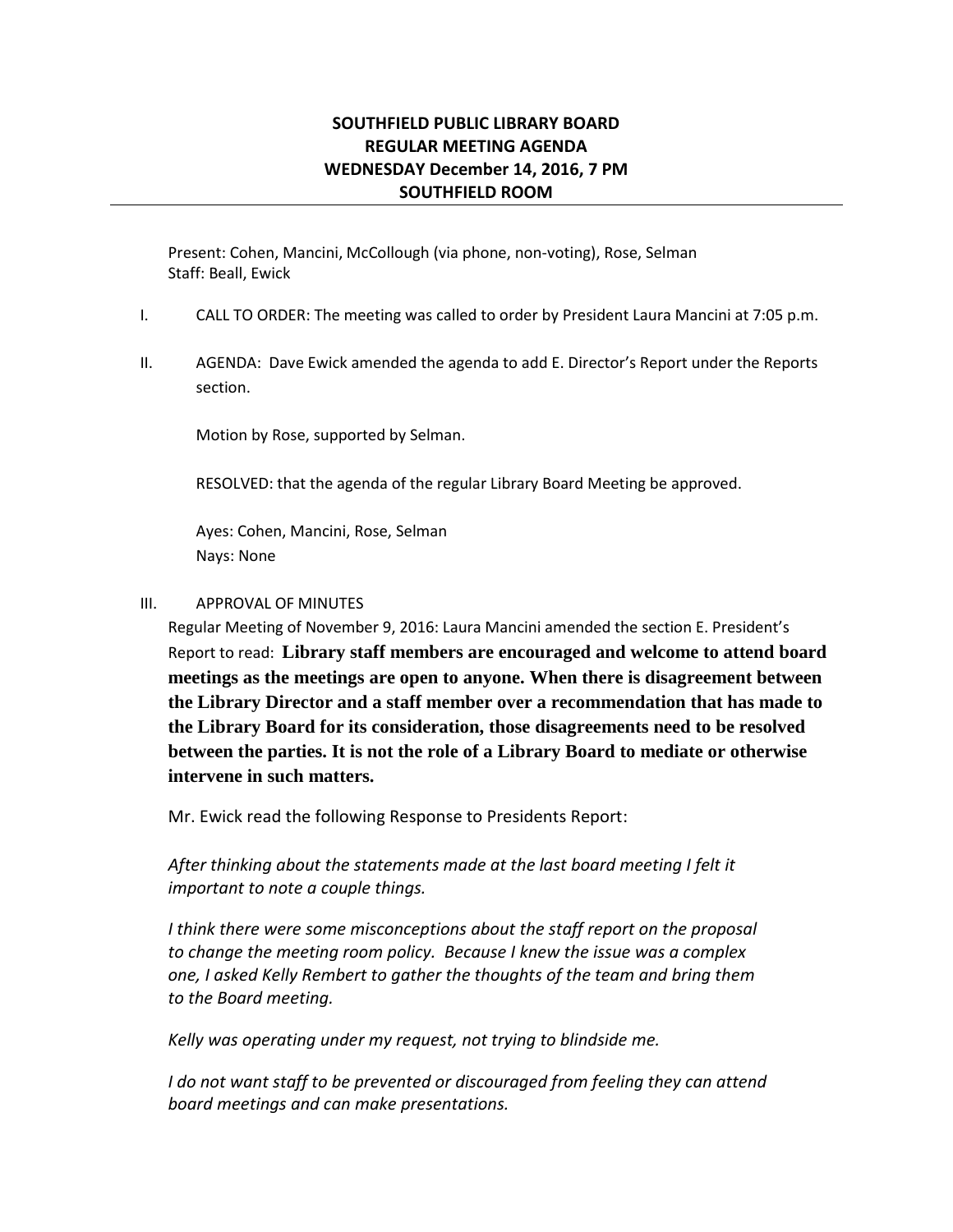*I* understand (and appreciate) the desire of the board that staff not undermine *the director (whomever they may be). But I also value and encourage the thoughts of the management team, even when it disagrees with my own.* 

*The important distinction to me is: I understand & agree that mutiny is bad, but dissention can be positive. This dissention was invited / requested.* 

*I feel this is an opportunity for growth, so have begun researching Best Practices we could review for better board/staff communication. There's a lot to be found, and I propose that we undertake some board training to identify and adopt procedures for staff/board communication.* 

Motion by Cohen, supported by Selman

Resolved: that the minutes of the regular Library Board meeting of November 9, 2016 be approved as amended.

Ayes: Cohen, Mancini, Rose, Selman

#### IV. REQUESTS TO ADDRESS THE BOARD

- A. Sharon Kelly-Person COSA
- B. Fred Zorn City Administrator

The guests did not attend the meeting; no report.

#### V. TREASURER'S REPORT

- A. Revenue and Expenditure Reports for November 2016 Mr. Ewick reported that all expenditures are within normal operating levels. Little revenue has been received but that is also normal for this point in the fiscal year.
- B. Fiscal Year 2015-16 update: Mr. Ewick reported that as of 12-1-16, the Library had received \$7,489,056.34 in revenues; and expended \$6,954,850.96 for the same time period, resulting in a positive year-end balance of \$ 534,205.38. No fund balance was used.

Motion by Rose, supported by Cohen

Resolved: that the Treasurer's Report of December 14, 2016 be approved as submitted.

Ayes: Cohen, Mancini, Rose, Selman

VI. REPORTS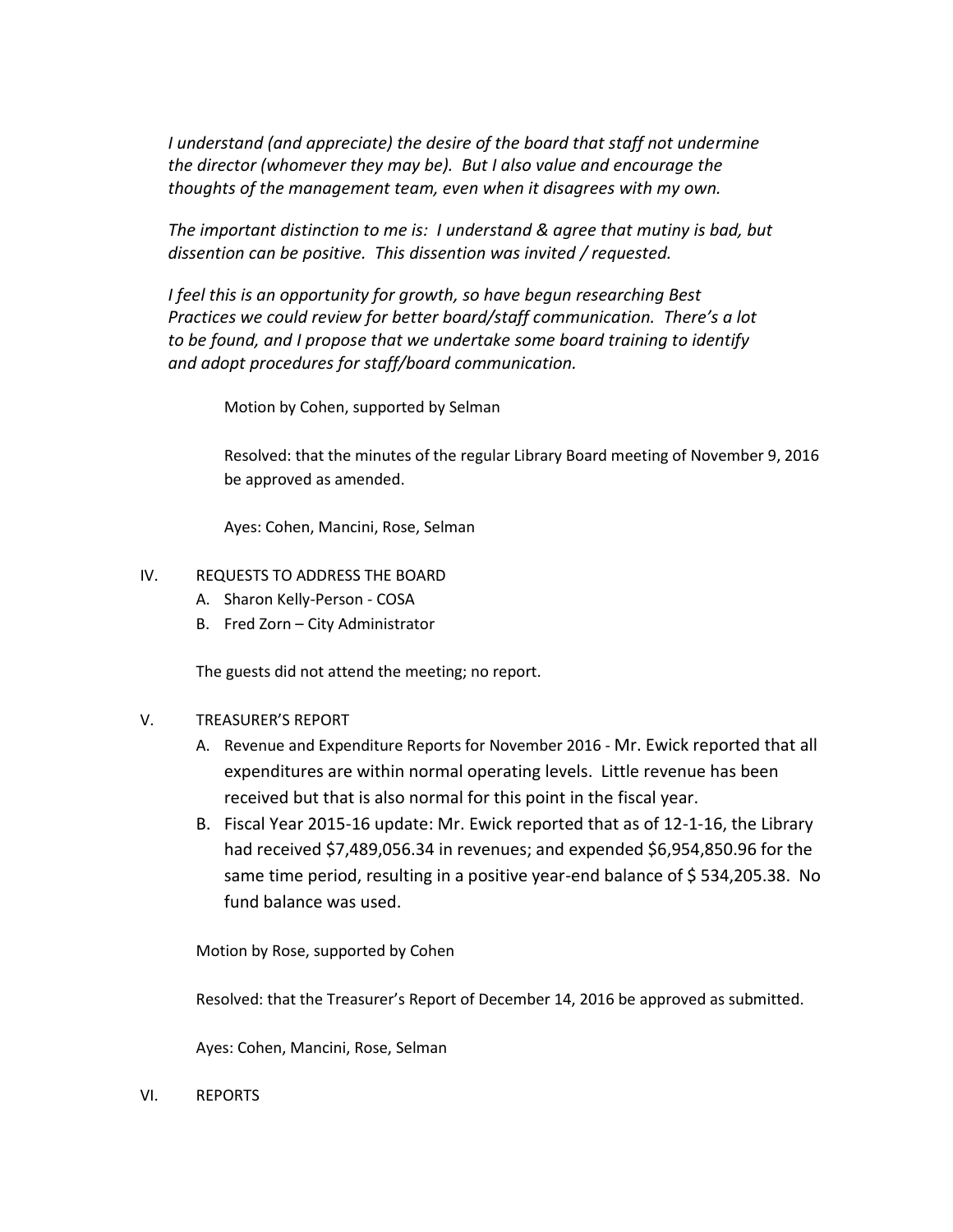A. Deputy Librarian's Report

# **Staff**:

- i. AFSCME, ACS, and Management Group approved their agreements with the City; TPOAM (the vast majority of our career employees) is voting today.
- ii. Thank you to the Friends for sponsoring our Holiday lunch today. It was a great success: food was phenomenal, and we recognized employees who had been with us for 20+ years. The cups were a gift from the Friends to the staff. Special thanks to Pat Kidd and Anne Kabel for arranging the luncheon.
- iii. We hope to hire a new Clerk I this week
- iv. We have hired a new on-call Safety Officer: Janice McKeithen is a former Detroit police officer and security guard at Providence Hospital.

# **Building**:

- i. We are having our fire suppression system inspection next week
- ii. The Safety Officers reviewed lighting and security camera needs throughout the library, including outside areas. Robin and I met with our security camera vendor to discuss adding new cameras and upgrading the existing system. We should be receiving pricing and recommendations shortly.
- iii. Dave needs to schedule a meeting with the LBA so we can discuss funding much needed lighting improvements.
- iv. Bill Johns, head of the City's Homeland Security, and Garnett Carr, the City's Risk Manager, met with Dave and me to walk through the building and make recommendations for sheltering in place during both external threats (tornado, HAZMAT, etc.) and internal threats (active shooters, etc.). Their very thorough suggestions and review will make our staff feel more prepared to handle either situation for themselves and our patrons.
- B. Arts Commission
	- a. There have been concerns from a few patrons fearing that the Plexiglas LTU student project is dangerous. After discussion the board decided to keep the project for a few more weeks before having it removed.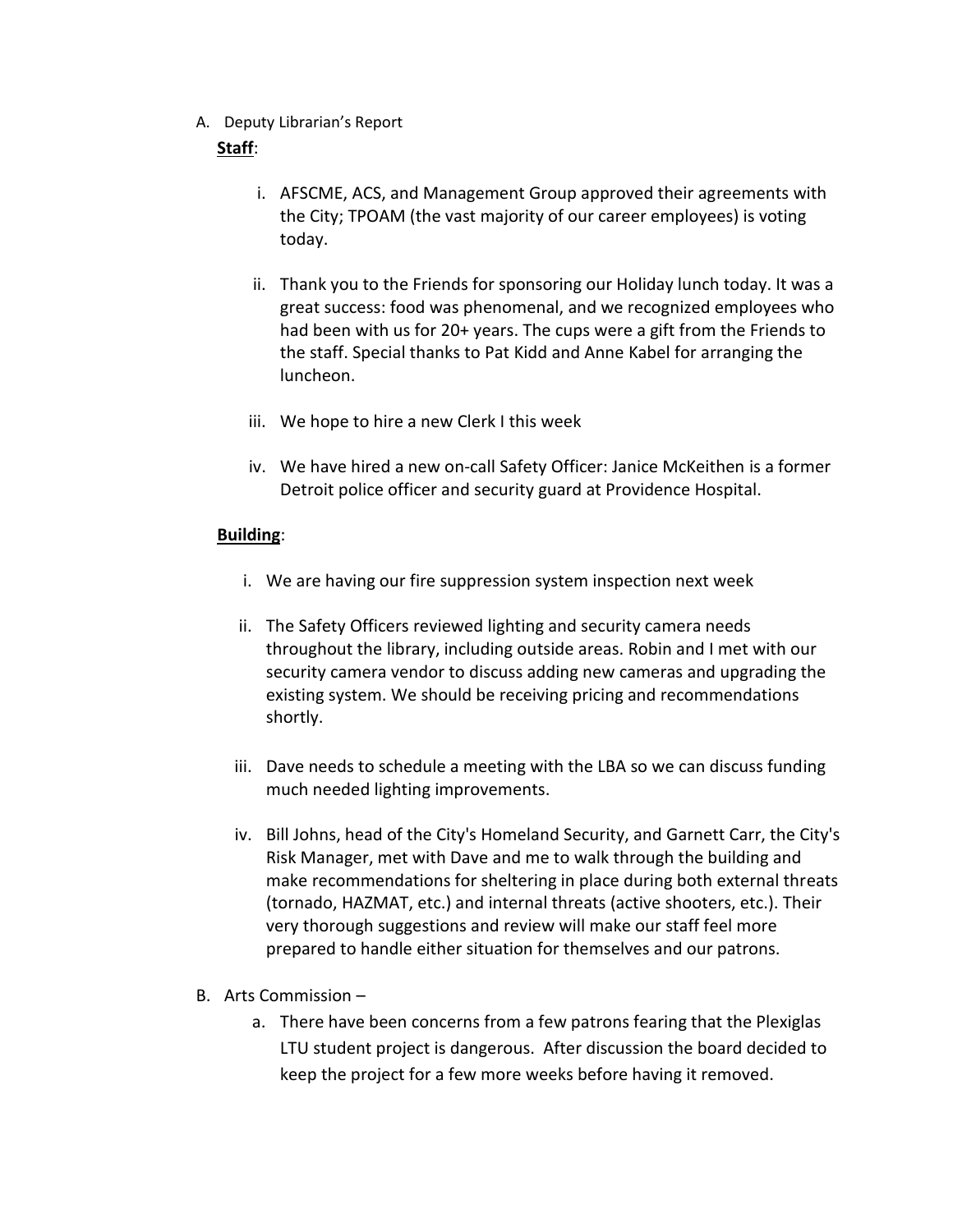- b. City Arts Commission member Skip Davis has been in contact with noted artist Charles McGee about possibly donating a sculpture for installation between the Library and Evergreen Road. Mr. Ewick shared some articles on McGee and asked if the board would be interested in pursuing this installation. The board embraced the idea but cautioned that no library funds could be dedicated to purchase or installation of such an artwork. They also asked if they could see a rendering of the work. Ewick will see if he can get one and keep the board updated.
- C. LBA report A meeting will be scheduled for Jan. 2017 to fund teen light project.
- D. Friends Report The Friends meeting was canceled. They will be working on a budget for the next few meetings.
- E. Director's Report Mr. Ewick noted that the Library hosted several local companies for a successful business breakfast in conjunction with the Economic Development Office, and Mr. Zorn thanked us for doing so.

## VII. OLD BUSINESS

A. Ewick noted that work is progressing to reduce and eliminate the backlog in processing of materials.

#### VIII. NEW BUSINESS

- A. Election of Officers: McCollough presented the slate: President: Euni Rose VP: Carole McCollough Secretary: Terry Selman
- B. Budget: Ewick told the board that the management team has successfully completed the development of the 2017-18 budget. Pam & Pat will input the figures to the City for review. Copies will be distributed after the personnel information has been received.
- C. Contract settlements: TPOAM voting tonight

## IX. ALL OTHER BUSINESS

- A. Programming Ewick invited board members to the annual Exploring Africa program coming up on Monday evening. Other programs in the pipeline include having journalist Curt Guyette talk about breaking the Flint water crisis story and folks from Pewabic Tile come talk about the local institution. David Maraniss is this year's Everyone's Reading speaker, who will discuss his book: *Once in a Great City: A Detroit Story* both here and in Birmingham.
- B. Correspondence/Articles
- C. Other